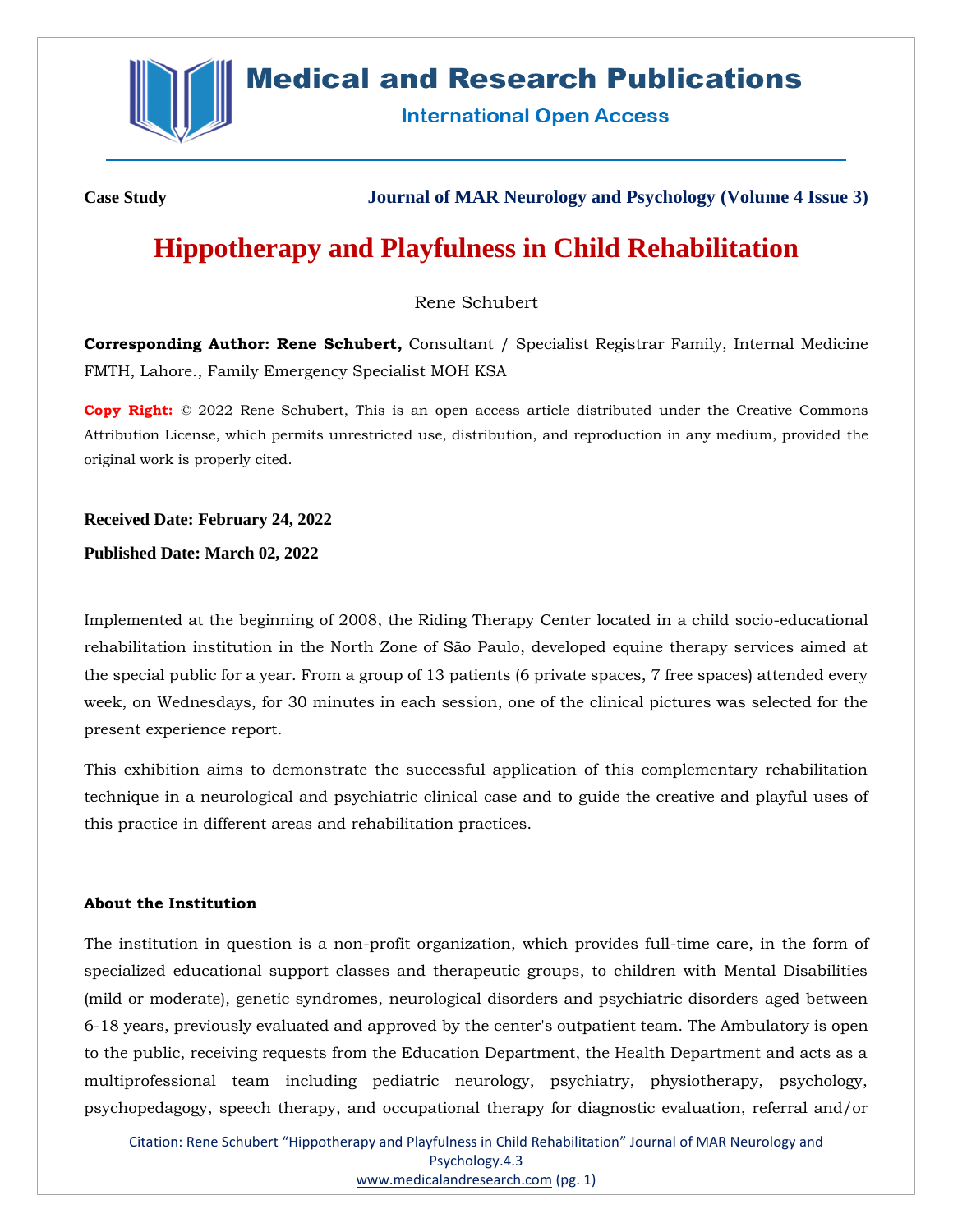treatment of the referred population. At the institution, children participate in educational programs, workshops, outings, playful-recreational activities and therapeutic projects designed uniquely for each one (MENDES & SCHUBERT, 2006).

The Riding Therapy Center has a multi-professional team formed by a Neuropediatrician, Physiotherapist, Psychologist, Speech-Language Pathologist, Occupational Therapist and Pedagogue, all able and trained to work in Riding Therapy (by ANDE-Brasil). As with any equine therapy center, it has an external team of specialized care for the 4 horses available for equine therapy and a equine keeper and driver who is present at the institution. The center assists children aged 3 to 14 years with indication and need for follow-up in the complementary treatment of hippotherapy. Even coming with an external medical indication, the child is evaluated by the multidisciplinary team and later, in clinical discussion, it is decided whether the child will be monitored by the team and what proposals and strategies are used to obtain improvements in each individual case. The team provides 13 vacancies for individual work in hippotherapy, every patient is attended weekly with 30-minute sessions for 6 uninterrupted months. The Equine Therapy team also performs groups of playful riding, approaching animals and pet therapy with the internal client.

#### **Hippotherapy: Brief Rationale**

Equo therapy (Equo: from the Latin aequus, relating to Equus, 'horse' / Therapy: relating to therapy, which is the part of medicine that studies and puts into practice the appropriate means to relieve or cure the sick) is a therapeutic method and educational program that uses the horse within an interdisciplinary approach, in the areas of health, education and riding, seeking the biopsychosocial development of people with disabilities and/or special needs. She uses the horse as an agent to promote physical, psychological and educational gains. This activity requires the participation of the whole body, thus contributing to the development of strength, muscle tone, flexibility, relaxation, awareness of one's own body and improvement of motor coordination and balance. The interaction with the horse, including the first contacts, the act of mounting and the final handling, develops new forms of socialization, selfconfidence and self-esteem according to ANDE-BRASIL (2008).

During the hippotherapy session, 3 professionals must be present: The driver is always present, and the two side guides, who in this case can be the physiotherapist, psychologist, speech therapist, occupational therapist and/or pedagogue/psychopedagogue.

As exposed by LEAL & NATALIE (2007), in an article addressing the therapeutic gains that patients have in contact and affective exchanges with animals of the most diverse types and sizes: "Equotherapy is the only form of treatment with animals usually prescribed by doctors. (...) the treatment was recognized as a therapeutic method in Brazil by the Federal Council of Medicine in 1997".

Citation: Rene Schubert "Hippotherapy and Playfulness in Child Rehabilitation" Journal of MAR Neurology and Psychology.4.3 [www.medicalandresearch.com](http://www.medicalandresearch.com/) (pg. 2)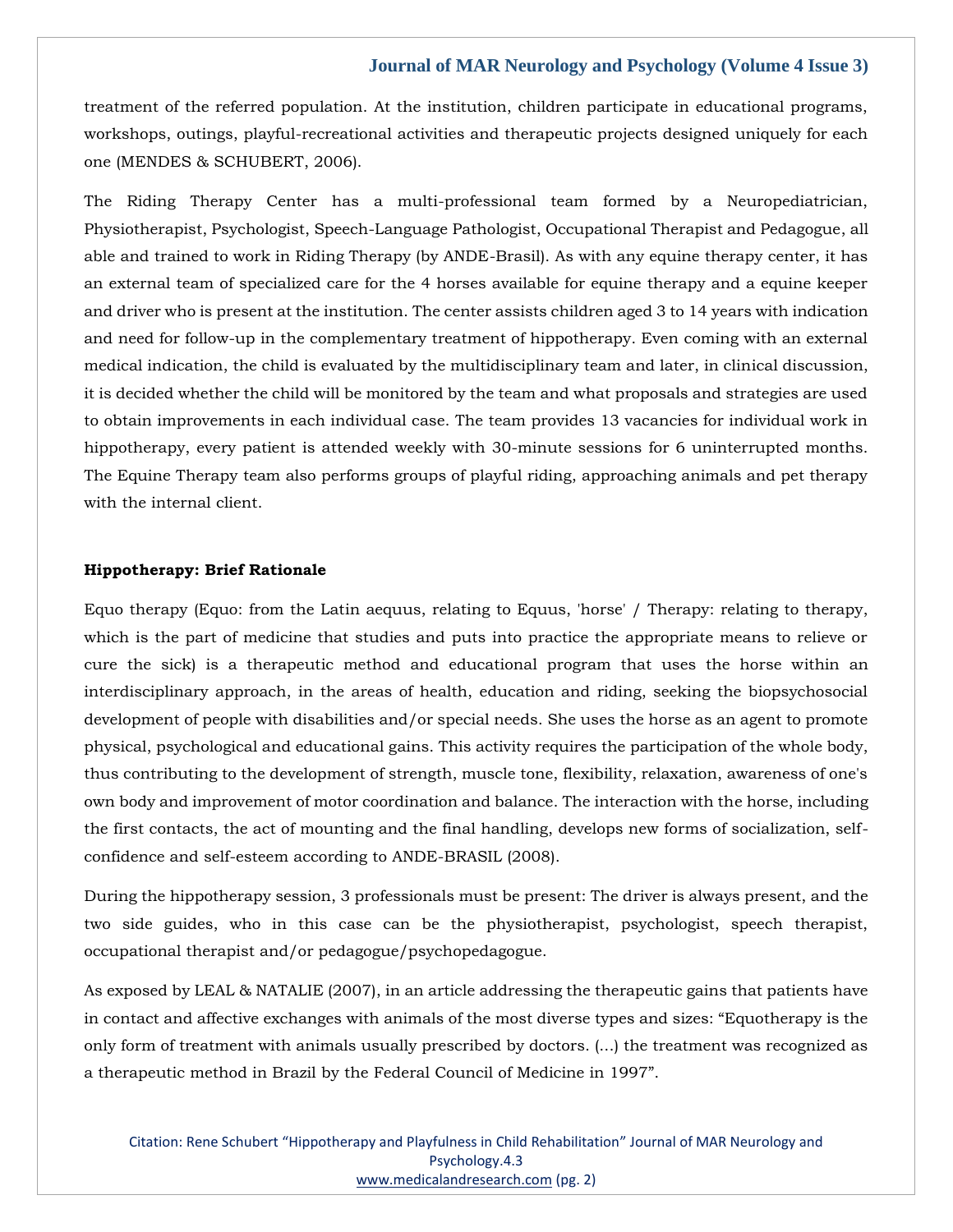UZUN (2005) lists some deficiencies and diseases that improve through hippotherapy: cerebral palsy, cerebrovascular accident; delay in neuropsychomotor development; down syndrome and other syndromes; traumatic brain injury; spinal cord injury; multiple sclerosis; dysfunction in sensory integration; learning or language difficulties; behavior disorders; hyperactivity; autism; traumas; depression; stress, among others.

GUIMARÃES (1993) and WICKERT (1995) explain how hippotherapy achieves such results using the kinesiology involved in horse riding: comparing the human movements performed in its displacement (at step), we can see that this is identical to that performed by the horse , when it also moves in step. It is this movement that generates the impulses that trigger the nervous system to produce the responses that will continue the movement and allow the displacement (neurophysiological action). The one who rides the horse is forced to make thousands of body adjustments during the ride to maintain balance and motor coordination - and still receives the stimulation proper to the horse's gait (which follows threedimensionally, just like a man's gait: forwards and backwards). , to both sides and up and down).

Hippotherapy is a treatment indicated for children mainly because of the differential that the animal brings, such as physical presence and relational possibility. Through contact with the animal, children often begin to talk, tell stories, smile, play spontaneously - the fearful, painful or boring image that the child has of what his treatment involves is broken. The animal opens the possibility of working with the child as it soon becomes an attractive and differential in the treatment being proposed. The horse works as a seduction point in relation to the child(and even to the adult) for the grandeur and power transmitted by it. Sometimes, it is through contact with an animal that the child becomes more relaxed to talk and more receptive to the guidelines or questions made by the professional who is accompanying them (SCHUBERT, 2005).

#### **The praxis: exposition of a clinical case**

Tobias, born in June 1999, was evaluated by our multiprofessional team in an outpatient clinic during the months of February and March 2008, and a diagnostic hypothesis of Klinefelter Syndrome (Q981) with psychiatric comorbidity of atypical autism (F84.1) was raised. He doesn't speak, except for gestures and shouts. Framework of social isolation and aloof from physical contact. The parents were looking for exactly a treatment aimed at hippotherapy, claiming to have been indicated by several doctors in Tobias' long clinical path.

Due to his aggressive, negativistic behavior, accentuated mood instability and fear of horses, we raised as a therapeutic proposal to work on discipline and tolerance through hippotherapy. A long work of approximation would be necessary, for Tobias to bond with the team and allow him to mount the horse, which he admired from afar but which he did not dare approach.

Citation: Rene Schubert "Hippotherapy and Playfulness in Child Rehabilitation" Journal of MAR Neurology and Psychology.4.3 [www.medicalandresearch.com](http://www.medicalandresearch.com/) (pg. 3)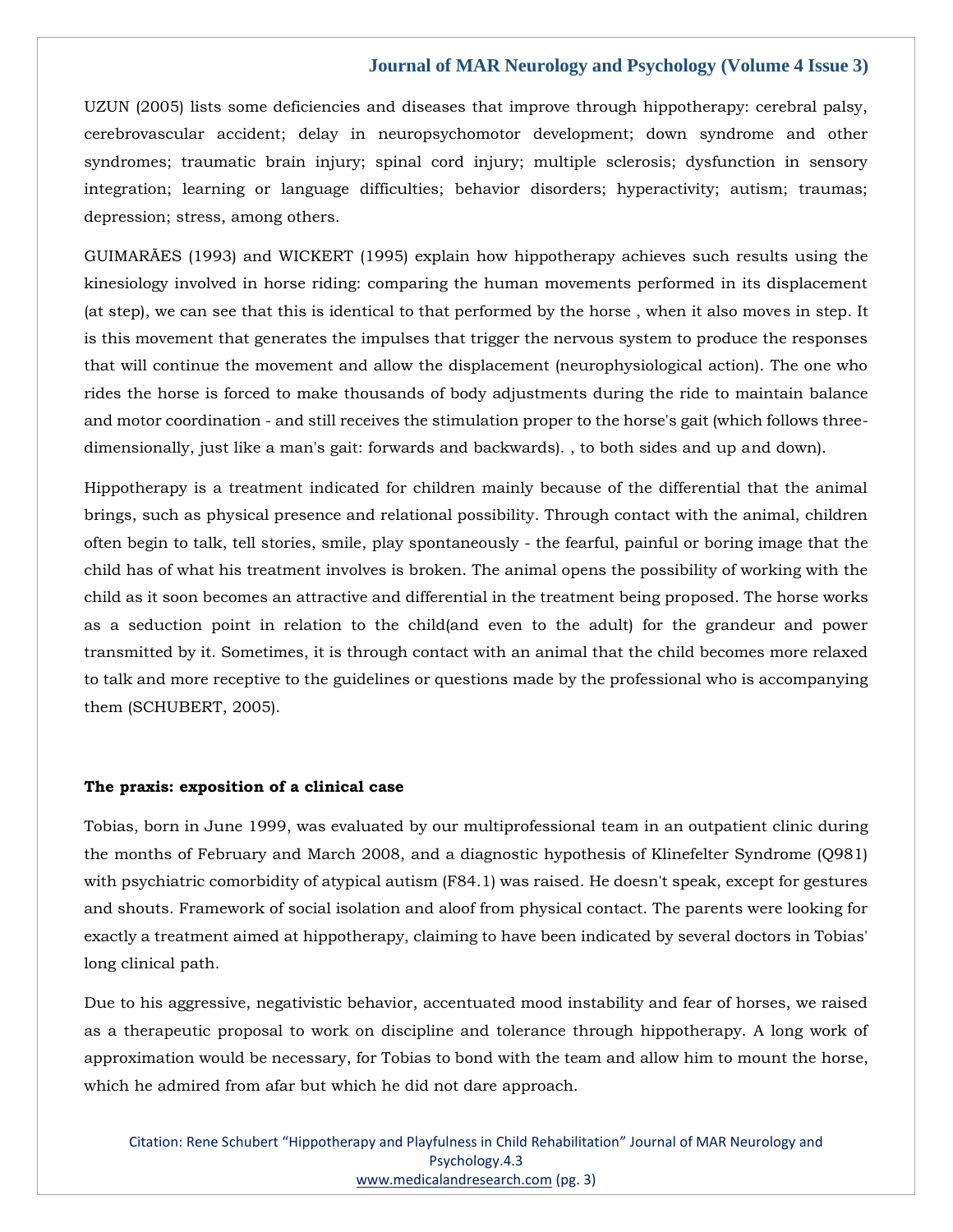From the first sessions with Tobias we had more data to elaborate the therapeutic strategy. The same reacted aggressively to the arrival of the physiotherapist and psychologist, kicking, screaming and spitting. As he did not use the linguistic code, except for shouting and using signs and gestures, it was very difficult to assess what was happening to him and what bothered him so much. However, the approach of the horse driver was allowed and it was at this point that we were able to outline our strategy. The horse driver became the reference professional who received Tobias at the clinic, near the riding ramp. He introduced Tobias to the rituals of general care, hygiene and feeding of horses and asked for the patient's help to prepare the horse for riding.

This opening scene worked well. Tobias arrived excited and was not aggressive, he helped the horse rider to take care of the horse, he no longer showed fear towards the horses and he liked to take them for a walk – leading them along with the rider by the lead.

Gradually, physical therapists and psychologists approached the scenario – sometimes we were ignored, other times viewed with suspicion. It was in Tobias' sixth session that, after the driver had mounted him on the horse, he invited us, after a certain moment of insecurity about the horse and a nervous smile at the driver, with a gesture of "come" with his hand, to accompany him. it sideways.

The next strategy would be to make use of the blanket and various mats for proper stimulation while Tobias mounted – we soon realized that physical exercises and stretching were initially out of the question for him, being repelled with spitting, kicking and screaming.

After the fifteenth session, our scores for his negative and moody behavior became more punctual and firm. We pointed out that he would not continue riding if he maintained such behavior and we would not allow to do the activities she loved so much if she insisted on her puerile and tantrum behavior. This put him, the therapists and the horse he loved so much at risk. Sometimes such interventions worked perfectly, when they failed, we realized that not paying attention to his behavior and ignoring it worked as well as a firm intervention: he gave up and gesturally asked us to give him exercises or indicate what to do.

And such exercises were then done in a lively and playful way. Using hula hoops, colored letters, miniature animals, balls and cones. We described the path we were following and told stories. The achievements that Tobias achieved were cheerfully pointed out: whether hitting the ball in the basketball hoop, while riding a horse; either managing to balance several colorful hula hoops on both arms; whether directing the horse in a zigzag pattern through the cones or even pointing out the colors requested on the pedagogical boards.

If during the Riding Therapy session, whether performed by a physical therapist, a psychologist, a speech therapist, a physical educator, the activity is performed through playfulness, then something positive is happening beyond the expected physical results, since playing is for therapy itself (WINNICOTT, 1975).

Citation: Rene Schubert "Hippotherapy and Playfulness in Child Rehabilitation" Journal of MAR Neurology and Psychology.4.3 [www.medicalandresearch.com](http://www.medicalandresearch.com/) (pg. 4)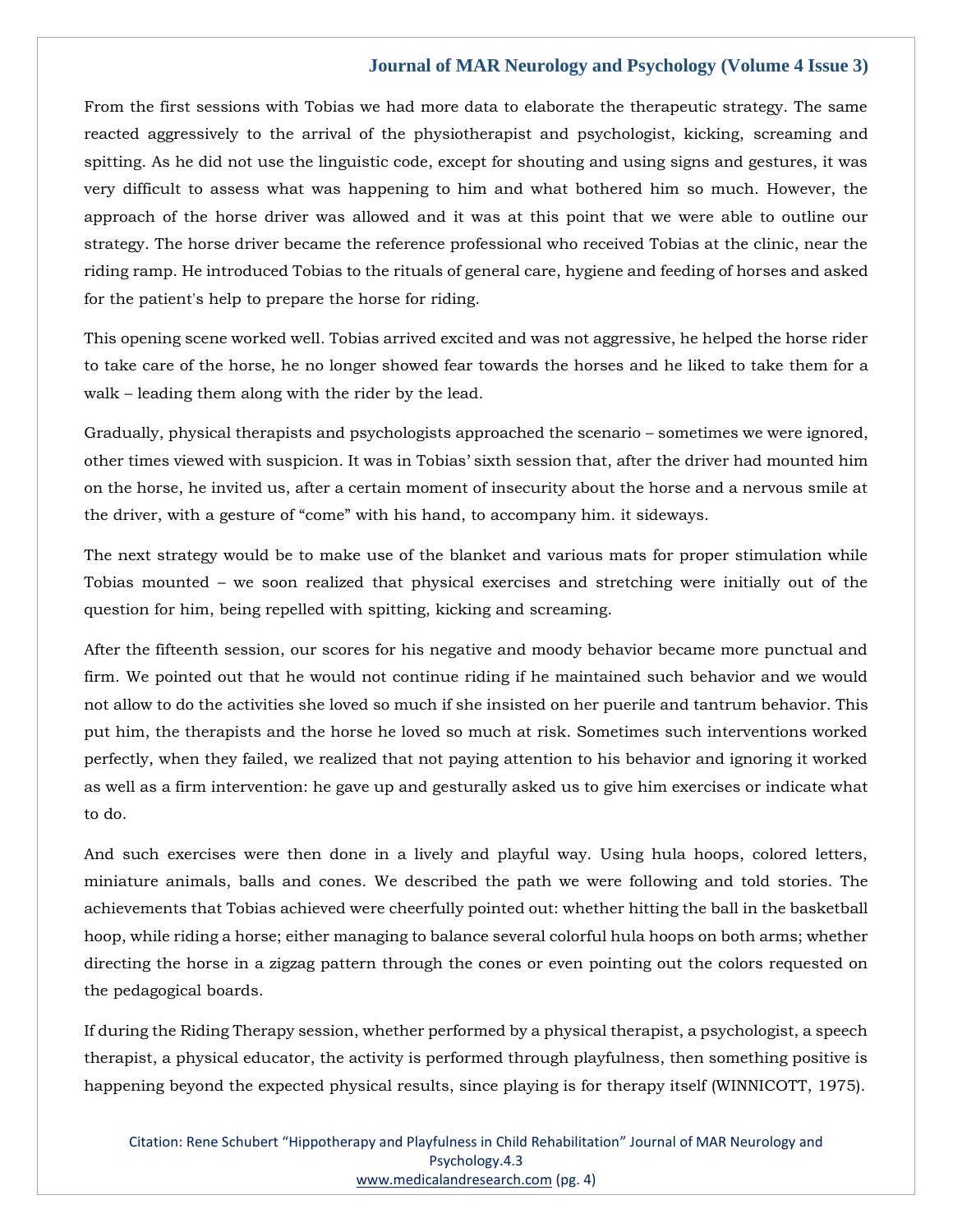The mother pointed out that Tobias knew exactly the day of the hippotherapy because he asked early to go to the clinic – he drew horses at home – said that her son seemed more sure of himself, he had lost his fear of climbing stairs, a fact he had before.

UZUN (2005) points out in his book that hippotherapy, among other benefits, would bring: socialization; self confidence; balance and would act to relieve stress. We realized that despite the difficult connection, through the riding therapy Tobias allowed 3 new people to enter his life and even allowed them to direct him during the consultations. Due to the physical and psychological performance that hippotherapy achieves, in the activation and stimulation of various functions of the human body such as breathing, speech, attention, memory, cognition, self-image, self-confidence, among others, the The child is encouraged to move forward and actively participate in the treatment. Sometimes it sets challenges to be overcome little by little (SCHUBERT, 2005).

In an individual office work, whether psychotherapeutically or physiotherapeutically, breaking Tobias' resistance would be something in the long term and would compromise the bond conquered itself - a fact reported several times by Tobias' father and mother - how difficult it was to socialize him and how many treatments failed for not having Tobias' participation, will and attachment involved.

However, because this link was made in a playful and challenging way, it seems to have conquered Tobias' will. In play, the person has the opportunity to externalize their fears, fears, their internal dangers projected on the external world, and with an attentive listening by the therapist, they can come to triumph over their difficulties. Play acts as a facilitator of a healthier internal organization. The accumulation of rewarding experiences can lead the practitioner to strengthen his belief in good relationships and self-confidence, which strengthens his emotional aspect (WINNICOTT, 1975)

The therapist who realizes that for the practitioner, the horse is a transitional object, understands that Riding Therapy is much more than using the animal's movement as a rehabilitation technique. It is a global therapeutic instrument, which acts in different dimensions, biopsychosocial and even affective, and can bring a new spirit to someone's life. (RAMOS, 2007)

In the last sessions, although Tobias always presented some scene of displeasure, negativism, resistance, before or after the treatment - he always mounted the horse, participated in the stretching, physical and pedagogical exercises, promptly obeying the commands made by both the side guide, the physiotherapist and psychologist he sometimes participated by joking, smiling and making fun.

WINNICOTT (1975) postulates that: "It seems to me to be valid the general principle that psychotherapy is carried out in the superposition of two play areas, that of the patient and that of the therapist. If the therapist cannot play, then he is not suited to work. If it is the patient (practitioner) who cannot, then something needs to be done to help him become able to play, after which psychotherapy can begin. Playing is essential because in it the patient manifests his creativity". There was in Tobias's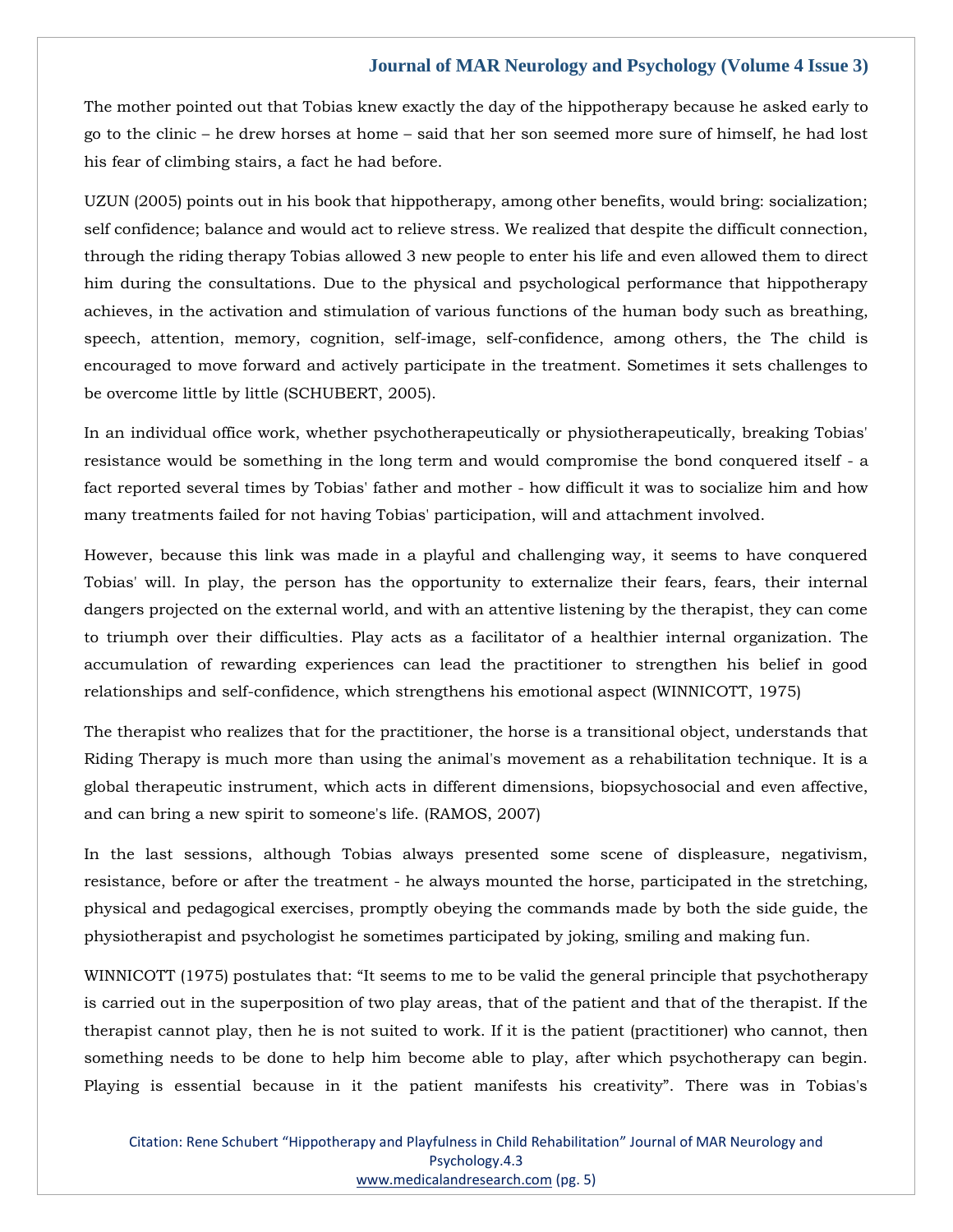aggressiveness and resistance a language of connection with the world – at times it was accepted and turned into a joke, at times punctuated and inhibited. In this modulation, little by little Tobias began to realize what was allowed and what was forbidden in the practice of hippotherapy. This notion developed, in addition to the concept of right and wrong, the notion of affection, respect and aggression, disrespect. From the horse's own reaction, Tobias could see how pulling the mane or hitting the horse's ear caused reactions of displeasure – the animal stopped walking – the game ceased. The repetition of this was forming a notion of action and consequence.

It is a case that will have a lot of benefit following the riding therapy treatment, mainly because of its postural difficulties and even for the social and bonding benefits achieved by the contact with the riding therapy team. We noticed that after 6 months of treatment Tobias became more sociable, allowing the team to get closer and showing greater tolerance to commands and requests made by such a team. We know how important it is, for the work on inclusion and rehabilitation of this clientele, to count on the support and active participation of the patient, because without him, there is no possible treatment. The mother brought positive returns to work, reporting the joy her son felt and how much this brought comfort to the family, realizing the possibilities of coping and treating the clinical condition presented by the same.

## **Conclusion**

Despite the clinical picture involved in the present description, hippotherapy, as a complementary rehabilitative method, proved to be punctual in the development of positive results, especially regarding: interpersonal bonding, trust and affective exchanges with therapists, reduction in the phenomena of aggression and phobia, patient safety for new challenges, adequacy and postural balance on the horse.

## **Reference**

1. NATIONAL ASSOCIATION OF RIDING THERAPY (ANDE-Brasil). Official home page, Brasília, verified in February 2022 - http://equotherapy.org.br/

2. ICD 10 - International Statistical Classification of Diseases and Related Health Problems. Tenth edition, Publisher of the University of São Paulo, 2007

3. GUIMARÃES, F. L. – Hippotherapy: concept and indications. Themes on Development, Scientific Editions Memnon, v.3, N.14, São Paulo, 1993

4. LEAL, G & NATALIE, K – Animal Therapists. Living Mind & Brain Magazine. Duetto Editorial and Scientific American, N.169, São Paulo, February 2007

Citation: Rene Schubert "Hippotherapy and Playfulness in Child Rehabilitation" Journal of MAR Neurology and Psychology.4.3 [www.medicalandresearch.com](http://www.medicalandresearch.com/) (pg. 6)